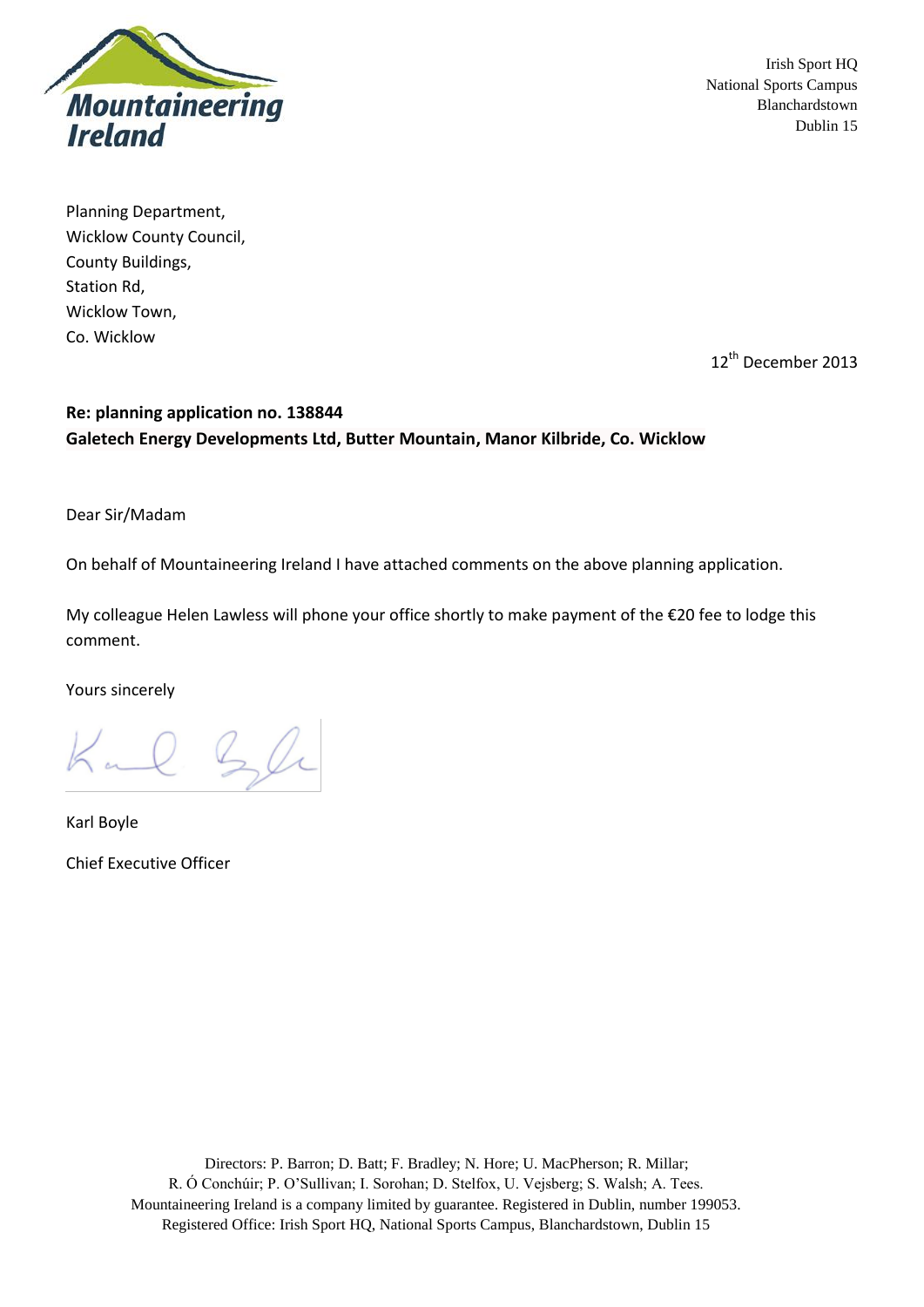

Planning Department, Wicklow County Council, County Buildings, Station Rd, Wicklow Town, Co. Wicklow

12<sup>th</sup> December 2013

# **Re: Planning Application No. 138844 Galetech Energy Developments Ltd, Butter Mountain, Manor Kilbride, Co. Wicklow**

Dear Sir/Madam

Mountaineering Ireland\* wishes to submit a comment on the above planning application.

## **1. Introduction and context**

Mountaineering Ireland, as the representative body for walkers and climbers in Ireland, has a particular interest is in the upland environment - hills, mountains, forests, bogland, sea cliffs and associated areas. While limited in their extent, the uplands are very significant elements in Ireland's landscape, providing defining geographic features, some of our most beautiful scenery and our largest areas of relatively wild land.

People are drawn to wild and beautiful landscapes as a counterbalance to everyday life, for contact with nature, and for a physical challenge. Ireland's upland areas deliver a host of recreation opportunities, with associated economic and well-being benefits. Ireland has a very limited stock of undeveloped land, and we are using this up at an alarming rate. It is Mountaineering Ireland's assertion that protecting the natural and undeveloped character of Ireland's upland environment should be a key concern within the planning process. Mountaineering Ireland does not oppose all development in upland areas, rather it argues that development should be located where it does not destroy the essential character of the undeveloped landscape of the upland and coast.

This observation is also submitted from the context of supporting the principle of sustainable, renewable energy developments within Ireland. Mountaineering Ireland believes that a national policy of energy conservation, coupled with a diversity of renewable sources, particularly off-shore stations and supported, community-scale schemes that deliver power directly, provide a more effective approach to meeting future energy needs.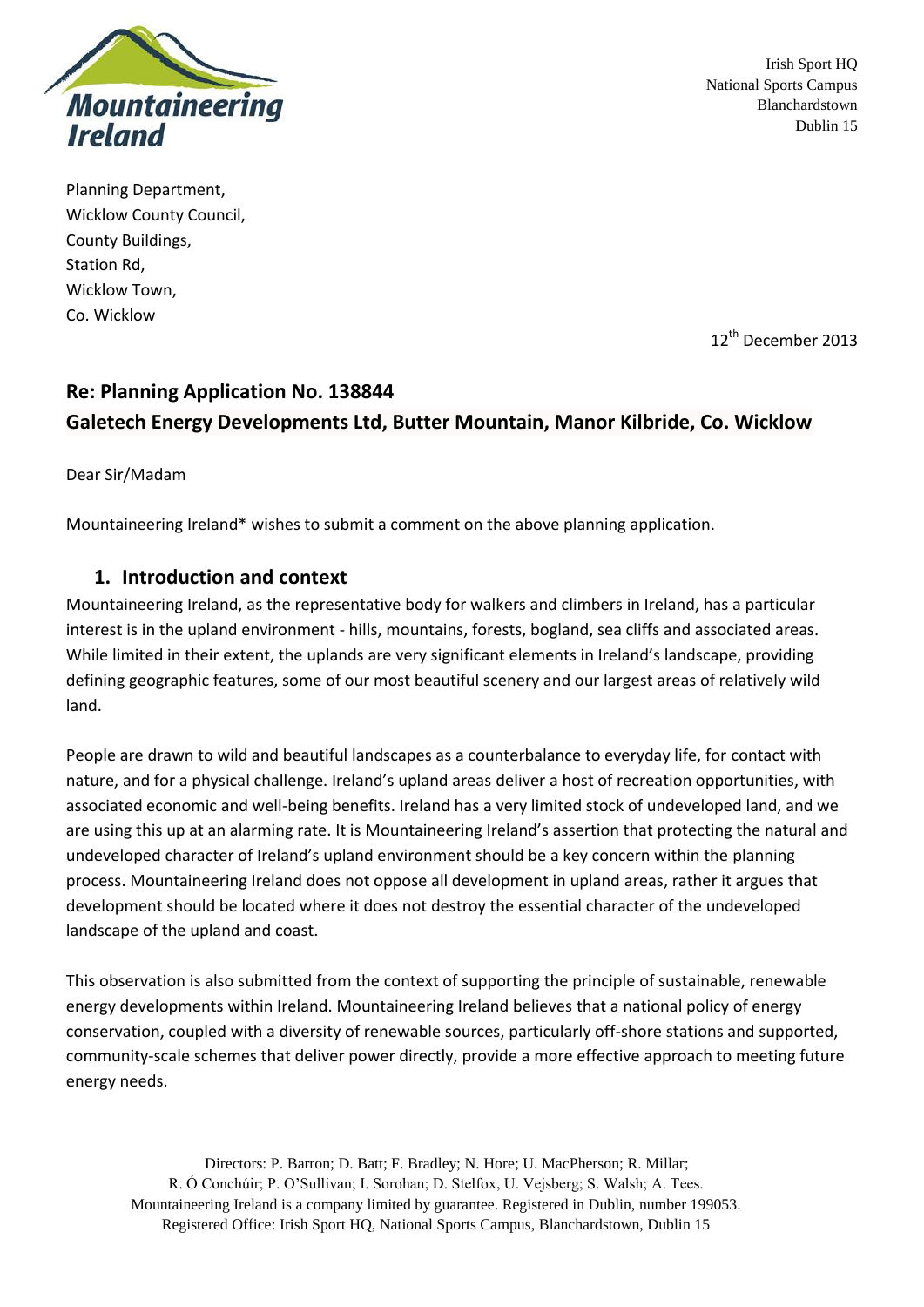

This is the first significant wind farm proposal located very near to, and accessible from the city of Dublin. It is in the area which absorbs the immediate recreational pressures from the city and where landscape degradation in the uplands by industrial development will have a significant negative impact on the enjoyment of the countryside by a variety of recreationalists. Mountaineering Ireland is of the strong opinion that the proposal is undesirable from a visual and long-term planning point of view and is contrary to the proper planning and sustainable development of the uplands in the immediate environs of Dublin.

## **2. Observations on the proposed development**

### **2.1 Visual intrusion**

The proposed wind farm is located on one of the most visible and prominent hilltops in the Dublin and Wicklow Mountains. Butter Mountain forms a corner of the Dublin hills and is the foreground to the Seechon-Seefingan-Seefin group of mountains (all of which carry important early archaeological sites). The site location is highly visible from the west, in particular from the main N81 road, a heavily trafficked tourist route, as well as from the Dublin suburbs of Tallaght, Saggart and Rathcoole. The site of the proposed wind farm will also form a foreground to the whole Dublin-Wicklow mountain massif when viewed from the Dublin-Limerick motorway (M7) and the general west Wicklow area. Nine turbines, each with a height of up to 126 metres, constitute a major discordant element in this upland landscape where there is no precedent for such development and will be highly injurious to the visual amenity of this area located in the immediate recreational catchment of Dublin city. The proposed site will be highly prominent and visible to observers using the (recently resurfaced) Ballinascorney to Shankill road to the north-east, which is a popular tourist route giving extensive views of the flat lands of west Wicklow, Kildare and the central plain that will now be marred by the proposed wind farm on Butter Mountain.

This injury to visual amenity is significantly exacerbated by the industrial nature of the proposed use as a power generating station in a strongly rural and agricultural landscape which is also used for recreational purposes for, inter alia, walking, hiking, orienteering, horse riding and official motorcycle trials. The incongruity and prominence of the windfarm in this scenic landscape will be exacerbated by the movement of the turbine blades, as well as the service roads and other infrastructure that accompany wind turbines.

The proposed development will impact negatively on the views experienced by walkers and other recreationalists using the adjacent Seechon- Corrig-Seefingan-Seefin group of hills as it forms a focal point for this very popular horseshoe walk. The cluster of passage tombs and cairns on these hills are direct evidence that that this area has been important to people for thousands of years. The Butter Mountain windfarm would alter the character of this historic landscape to an unacceptable degree.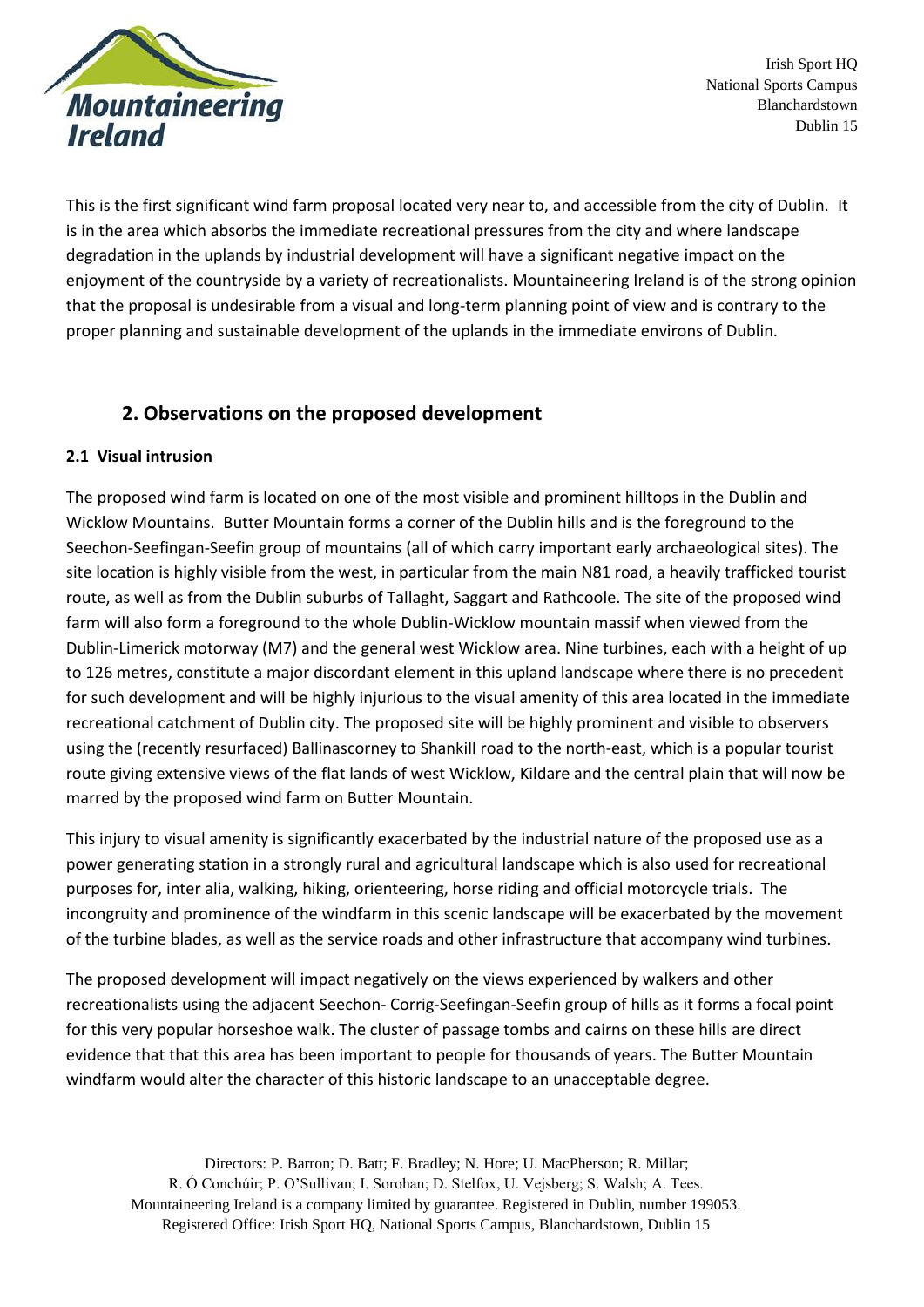

The large quarry at Aghfarrell adjacent to the subject site cannot be cited as precedent for visual intrusion in this rural area as it is well concealed by its own vegetated spoil heaps, mature conifer plantation and its location below the ridge or skyline of Butter Mountain. This quarry is difficult to identify in the landscape when viewed from the N81 or, indeed, from most viewpoints within a kilometre of its location.

There is also likely to be injury to the residential amenities of people living on the Ballyfolan Road by reason of the over-dominant visual intrusion of the proposed turbines, their movement and noise.

### **2.2 Loss of undeveloped upland landscape**

Mountaineering Ireland's second major objection to the proposal concerns the continuing erosion to the small remaining national stock of undeveloped upland landscape, of which the subject site forms a small but significant part. It should be incumbent upon planning authorities to have, in the interests of the proper planning and sustainable development of their administrative areas, preference for less intrusive and more reversible uses of the wild lands in their jurisdiction.

Cognisance must be taken by developers and planning authorities of the effects of development on the landscape, not only within development sites, but also on the surrounding landscapes and environments. Mountaineering Ireland accepts that the land in question is privately owned, however the constitution recognises that private property rights are not absolute and should be balanced with the common good. Actions by a landowner which have adverse impacts on the landscape as a whole outside their property must be seen as being contrary to the long-term interests of society and should be subject to planning restriction. The small area of undeveloped upland landscape or wild land which remains in Ireland is a priceless national asset, the enjoyment of which for recreational or other sustainable uses, is vital to the physical, mental, recreational, emotional and spiritual well-being of the nation as a whole. This national capital should not be squandered by the location of industrial and other inappropriate and unsympathetic uses (which could be sited elsewhere in more appropriate and less damaging locations) in those vulnerable and precious places for the private benefit of a small number of private developers. The present proposal does just this.

#### **2.3 Damage to recreational experience**

The Dublin and Wicklow Mountains provide a vital recreation space for Dublin city, with the relatively natural and undeveloped character of the landscape delivering both physical and spiritual renewal. This value, and the increased demand for outdoor recreation activities, has been recognised in the formation of the Dublin Mountains Partnership to manage and develop recreation in the Dublin Mountains on a sustainable basis (2008), the publication of the Wicklow Outdoor Recreation Strategy which identified the Blessington area as a hub for outdoor recreation activity (2009), and the Feasibility Study on the Recreation Potential of the